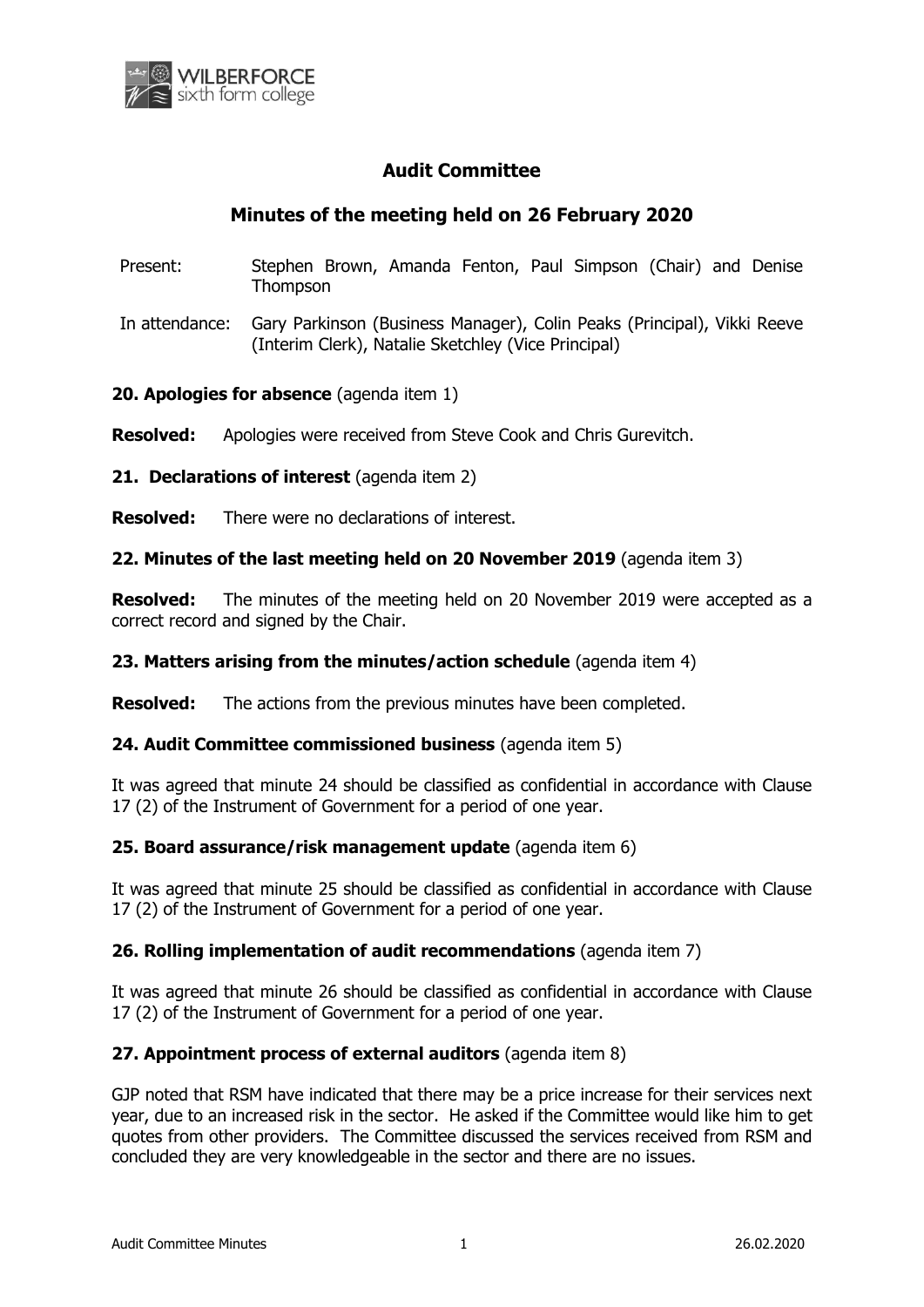The Committee agreed, however, that GJP will seek quotes from other local auditors and speak with Richard Lewis (RSM) re. what their prices increases will entail. They stressed that the final decision is not necessarily down to cost.

**Resolved:** The appointment process of external auditors was agreed.

### **28. Financial controls self-assessment annual review** (agenda item 9)

GJP presented the financial controls self-assessment annual review. He noted that there are not many updates from the previous year: the changes to SMT have been removed and the financial position has been updated.

GJP noted that each area scores highly, like in previous years, and it was this that prompted the Audit Committee to undertake scrutiny of these areas.

Governors requested that previous years' scores are included for comparison. He added that whilst the Committee are not worried given the scores are high, it would be useful to see changes. GJP agreed.

**Recommended:** The financial controls self-assessment annual review was received.

**29. Any other business** (agenda item 10)

**Resolved:** There was no other business.

**30. Date of next meeting** (agenda item 11)

**Resolved:** The date of the next meeting is 10 June 2020.

## **31. Confidential items/reports**

It was agreed that minutes 24, 25 and 26 should be classified as confidential in accordance with Clause 17 (2) of the Instrument of Government and associated reports are therefore not available for circulation to the public, college staff or students (excluding senior post holders).

#### **32. Learner impact**

All reports and decisions took account of the impact on learners, e.g. gaining assurance that the college remains a going concern.

#### **Action schedule**

| <b>Minute</b><br>no | <b>Title</b>                                               | <b>Action by</b> | <b>Action</b>                                                                                                         |
|---------------------|------------------------------------------------------------|------------------|-----------------------------------------------------------------------------------------------------------------------|
| 27                  | Appointment process of external<br>auditors                | <b>GJP</b>       | Speak to Richard Lewis (RSM) re.<br>price increases for audit services<br>and see quotes from other<br>organisations. |
| 28                  | Financial<br>controls<br>self-<br>assessment annual review | <b>GJP</b>       | Ensure previous years' scores are<br>included with new scores, for<br>comparison.                                     |